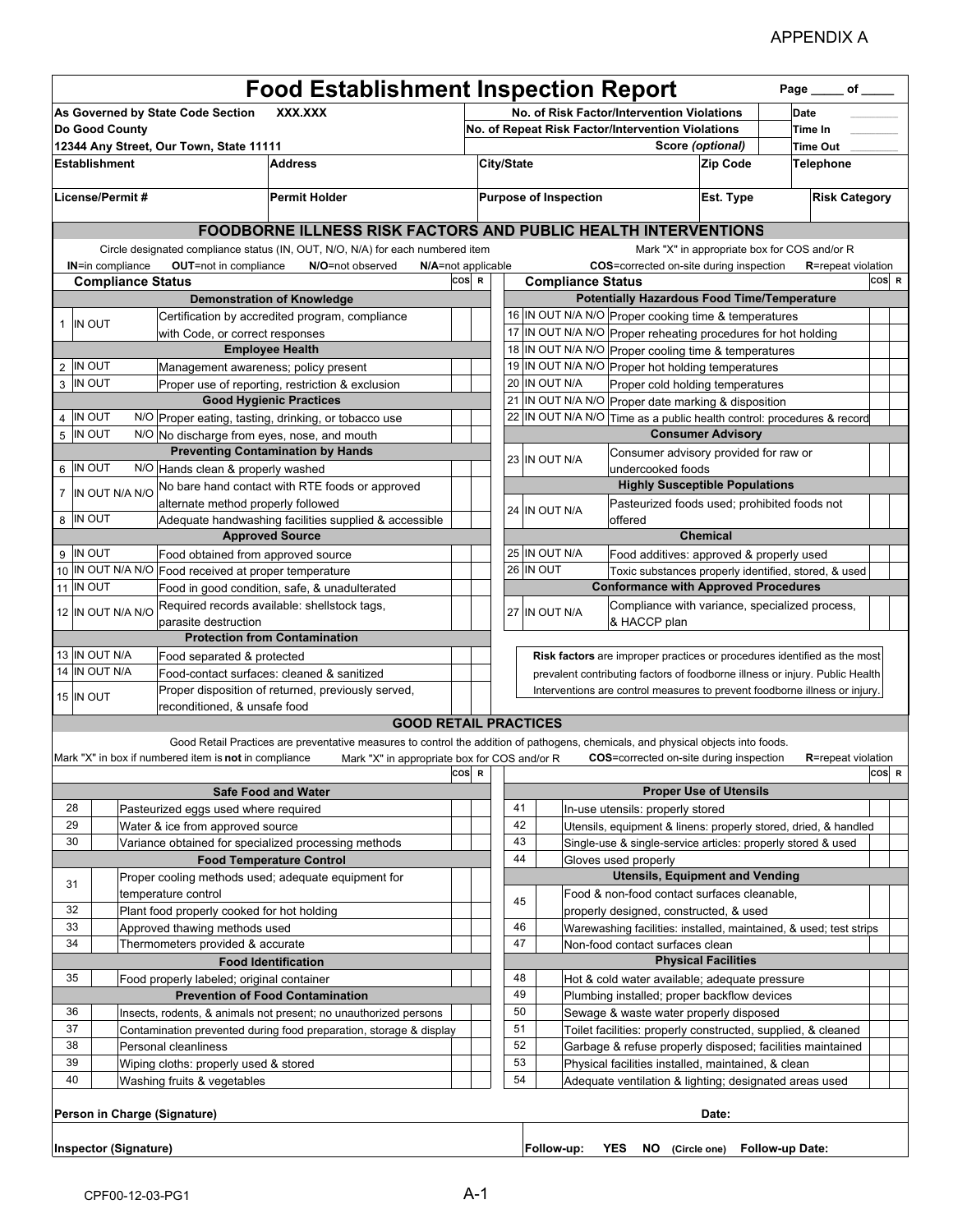|                                           |                | <b>Food Establishment Inspection Report</b>                                                                                          |             |               | Page _______ of ______ |      |
|-------------------------------------------|----------------|--------------------------------------------------------------------------------------------------------------------------------------|-------------|---------------|------------------------|------|
| As Governed by State Code Section XXX.XXX |                |                                                                                                                                      |             |               |                        |      |
| Do Good County                            |                | License/Permit#                                                                                                                      |             |               | Date                   |      |
| 12344 Any Street, Our Town, State, 11111  |                |                                                                                                                                      |             |               |                        |      |
| <b>Establishment</b>                      | <b>Address</b> | City/State                                                                                                                           |             | Zip Code      | <b>Telephone</b>       |      |
|                                           |                | <b>TEMPERATURE OBSERVATIONS</b>                                                                                                      |             |               |                        |      |
| Item/Location                             | Temp           | Item/Location                                                                                                                        | <b>Temp</b> | Item/Location |                        | Temp |
|                                           |                |                                                                                                                                      |             |               |                        |      |
|                                           |                |                                                                                                                                      |             |               |                        |      |
|                                           |                |                                                                                                                                      |             |               |                        |      |
|                                           |                |                                                                                                                                      |             |               |                        |      |
|                                           |                |                                                                                                                                      |             |               |                        |      |
|                                           |                |                                                                                                                                      |             |               |                        |      |
|                                           |                |                                                                                                                                      |             |               |                        |      |
|                                           |                | <b>OBSERVATIONS AND CORRECTIVE ACTIONS</b>                                                                                           |             |               |                        |      |
|                                           |                | Violations cited in this report must be corrected withing the time frames below, or as stated in sections 8-405.11 of the food code. |             |               |                        |      |
| Item<br>Number                            |                |                                                                                                                                      |             |               |                        |      |
|                                           |                |                                                                                                                                      |             |               |                        |      |
|                                           |                |                                                                                                                                      |             |               |                        |      |
|                                           |                |                                                                                                                                      |             |               |                        |      |
|                                           |                |                                                                                                                                      |             |               |                        |      |
|                                           |                |                                                                                                                                      |             |               |                        |      |
|                                           |                |                                                                                                                                      |             |               |                        |      |
|                                           |                |                                                                                                                                      |             |               |                        |      |
|                                           |                |                                                                                                                                      |             |               |                        |      |
|                                           |                |                                                                                                                                      |             |               |                        |      |
|                                           |                |                                                                                                                                      |             |               |                        |      |
|                                           |                |                                                                                                                                      |             |               |                        |      |
|                                           |                |                                                                                                                                      |             |               |                        |      |
|                                           |                |                                                                                                                                      |             |               |                        |      |
|                                           |                |                                                                                                                                      |             |               |                        |      |
|                                           |                |                                                                                                                                      |             |               |                        |      |
|                                           |                |                                                                                                                                      |             |               |                        |      |
|                                           |                |                                                                                                                                      |             |               |                        |      |
|                                           |                |                                                                                                                                      |             |               |                        |      |
|                                           |                |                                                                                                                                      |             |               |                        |      |
|                                           |                |                                                                                                                                      |             |               |                        |      |
|                                           |                |                                                                                                                                      |             |               |                        |      |
|                                           |                |                                                                                                                                      |             |               |                        |      |
|                                           |                |                                                                                                                                      |             |               |                        |      |
|                                           |                |                                                                                                                                      |             |               |                        |      |
|                                           |                |                                                                                                                                      |             |               |                        |      |
|                                           |                |                                                                                                                                      |             |               |                        |      |
|                                           |                |                                                                                                                                      |             |               |                        |      |
|                                           |                |                                                                                                                                      |             |               |                        |      |
|                                           |                |                                                                                                                                      |             |               |                        |      |
|                                           |                |                                                                                                                                      |             |               |                        |      |
|                                           |                |                                                                                                                                      |             |               |                        |      |
| Person in Charge (Signature)              |                |                                                                                                                                      |             | Date          |                        |      |
| <b>Inspector (Signature)</b>              |                |                                                                                                                                      |             | Date          |                        |      |